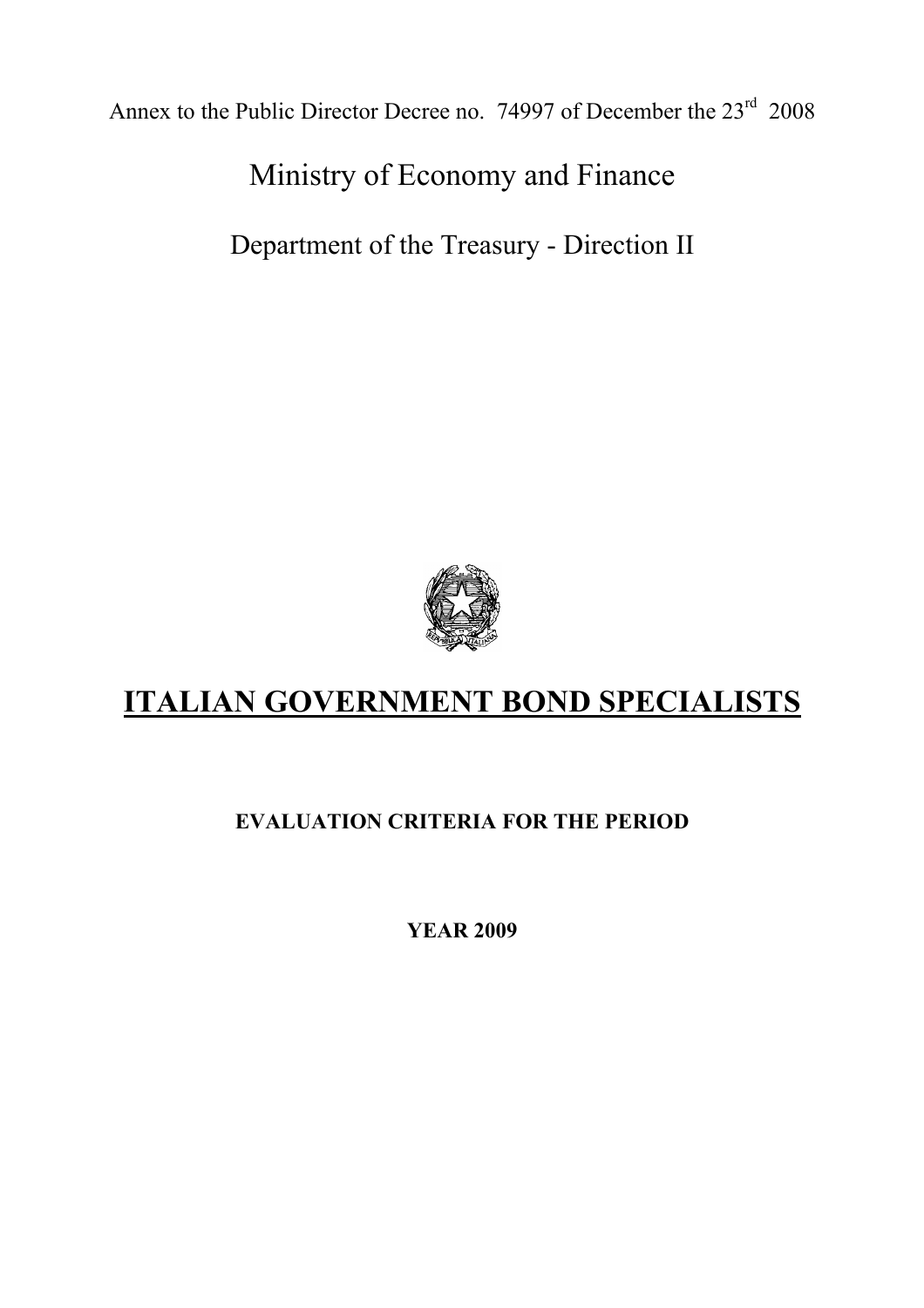### **EVALUATION CRITERIA OF THE ITALIAN GOVERNMENT BOND SPECIALISTS' ACTIVITY 3**

| 1.                     | <b>INTRODUCTION</b>                               |                                                                                                                                                                                                                                                                                       |                                  |  |  |  |
|------------------------|---------------------------------------------------|---------------------------------------------------------------------------------------------------------------------------------------------------------------------------------------------------------------------------------------------------------------------------------------|----------------------------------|--|--|--|
| 2.                     |                                                   | <b>GENERAL REQUIREMENTS</b>                                                                                                                                                                                                                                                           | $\overline{\mathbf{4}}$          |  |  |  |
| 3.                     | <b>EVALUATION OF SPECIALISTS</b>                  |                                                                                                                                                                                                                                                                                       |                                  |  |  |  |
|                        | 3.1.<br>3.2.<br>3.3.<br>3.4.<br>3.5.              | Guidelines for the activity of Specialists<br>Primary Market<br>Secondary Market and Distributional Capacity<br>Organizational Structure<br>Buy-back and Exchange Transactions                                                                                                        | 5<br>5<br>6<br>$\tau$<br>9       |  |  |  |
| 4.                     |                                                   | <b>REASONS FOR EXCLUSION</b>                                                                                                                                                                                                                                                          | 9                                |  |  |  |
| 5.                     |                                                   | PRIVILEGES FOR SPECIALISTS                                                                                                                                                                                                                                                            | 10                               |  |  |  |
| 6.                     |                                                   | <b>HOW TO BECOME A SPECIALIST</b>                                                                                                                                                                                                                                                     | 11                               |  |  |  |
| 7.                     |                                                   | <b>TRANSFER OF THE QUALIFICATION OF SPECIALIST (SWITCH)</b>                                                                                                                                                                                                                           | 13                               |  |  |  |
|                        |                                                   | <b>TECHNICAL APPENDIX</b>                                                                                                                                                                                                                                                             | 14                               |  |  |  |
|                        |                                                   | METHODOLOGY FOR THE CALCULATION OF PARAMETERS TO EVALUATE THE                                                                                                                                                                                                                         |                                  |  |  |  |
|                        |                                                   | <b>GOVERNMENT BONDS SPECIALISTS' ACTIVITY</b>                                                                                                                                                                                                                                         | 15                               |  |  |  |
| $\bf{I}$<br>I.1<br>1.2 |                                                   | PRIMARY MARKET (CFR. PAR. 3.2.)<br>QUANTITATIVE INDEX: PRIMARY MARKET QUOTA<br>QUALITATIVE INDEX: AUCTION AGGRESSIVITY INDEX (AAI)                                                                                                                                                    | 15<br>15<br>16                   |  |  |  |
| $\mathbf{I}$           | II.1.                                             | SECONDARY MARKET AND DISTRIBUTIONAL CAPACITY (CFR. PAR. 3.3)<br>Quotation Quality index $-QQI$                                                                                                                                                                                        | 17<br>17                         |  |  |  |
|                        | II.2.<br>II.3.<br>II.4.<br>II.5<br>II.6.<br>II.7. | Depth Contribution Index - DCI<br>Cash trading activity on regulated wholesale markets<br>Repo trading activity on regulated wholesale markets<br>Cash trading activity on electronic trading systems<br>Bank of Italy Efficiency Index<br>Distributional capacity in the cash market | 17<br>18<br>18<br>19<br>19<br>20 |  |  |  |
|                        | II.8.                                             | Distributional capacity in the Repo market                                                                                                                                                                                                                                            | 20                               |  |  |  |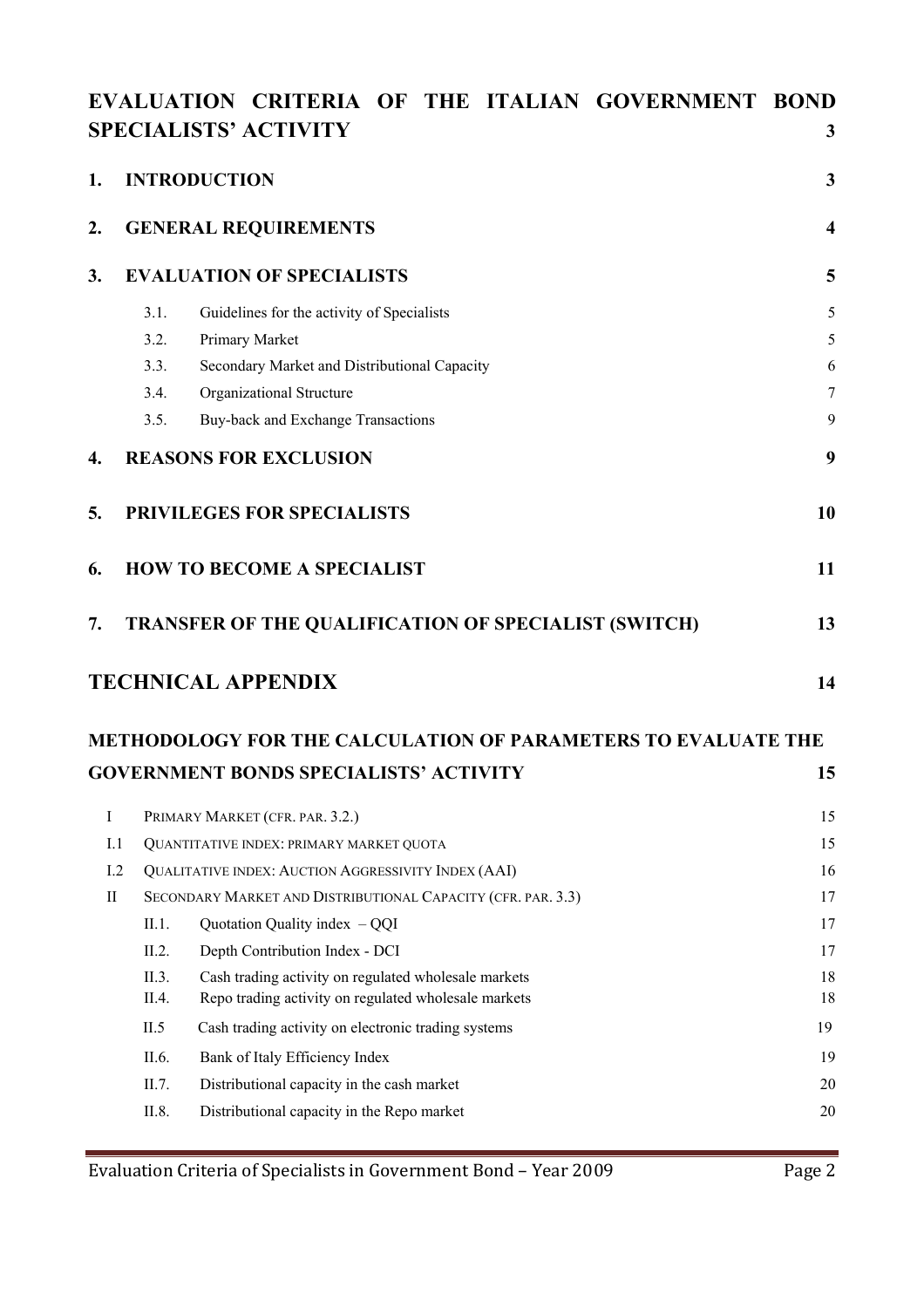# **Evaluation criteria of the Italian Government Bond Specialists' activity**

### **1. Introduction**

*Italian Government Bond Specialists* are Primary Dealers active on the Italian Regulated Government Bond Wholesale Markets<sup>1</sup> selected by the Department of the Treasury – Direction II, in accordance with Ministerial Decree no. 219 of 13 May 1999, in order to guarantee a high level of efficiency and transparency to the Italian Government securities market.

The present document illustrates the criteria used for the evaluation of the Specialists' activity for the year 2009, on the basis of the legislative framework currently in effect.

The Treasury expects each Specialist to:

- 1. participate with continuity and efficiency to the Government securities auctions;
- 2. contribute to the efficiency of the secondary market and not to compromise the orderly process of market trading;
- 3. possess an organizational structure suitable for the status of Government Bond Specialist;
- 4. contribute to the management of public debt and to the debt issuance policy choices, also through advisory and research activities;
- 5. respect the confidentiality of information to which Specialists have access.

<sup>&</sup>lt;sup>1</sup> According to the definition stated in art. 66 of the legislative decree no. 58 of February 24, 1998.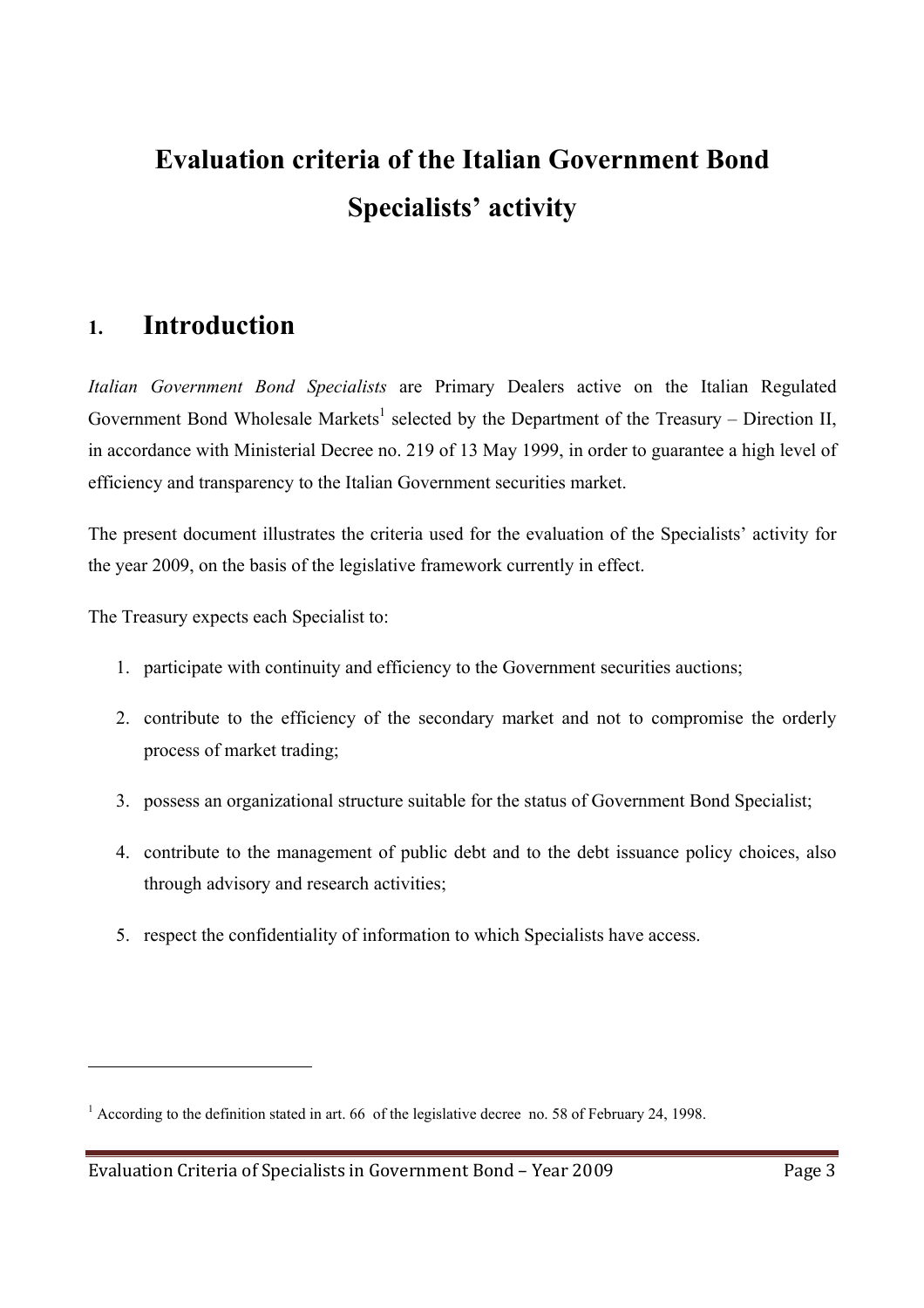### **2. General Requirements**

The Treasury, accordingly to public debt management needs, registers the Primary Dealers of Italian Regulated Government Bond Wholesale Markets who have submitted the specific application in a list denominated *List of Government Bond Specialists*<sup>2</sup> .

The status of Specialist is subject to the achievement and the maintaining of market and organizational requirements as specified below.

#### *Market requirements are:*

- a. a quota of the primary market of government securities equal to at least 3% of the total annual issuance through auctions<sup>3</sup> (paragraph 3.2);
- b. an efficient participation in the secondary market (paragraph 3.3).

#### *Organizational requirements are:*

- c. capital requirement for supervisory purposes equal to at least  $38,734,267^4$  euros;
- d. the qualification of Primary Dealer on the Regulated Wholesale Markets for Italian Government bonds;
- e. an organizational structure suitable to effectively perform the function of Government bond Specialist (paragraph 3.4).

 $2^2$  Art. 3 of the quoted Decree 13 May 1999, no. 219 – "Regulation on the wholesale government bond markets".

<sup>&</sup>lt;sup>3</sup> All the information concerning Government securities auctions can be found on the Website of the Public Debt Directorate at the following link:

http://www.dt.tesoro.it/ENGLISH-VE/Public-Deb/Treasury-S/Government/Descriptio/Gover\_bond\_auction.pdf

<sup>&</sup>lt;sup>4</sup> Capital requirements for supervisory purposes are determined according to the criteria stipulated in the regulations of the competent supervisory authority.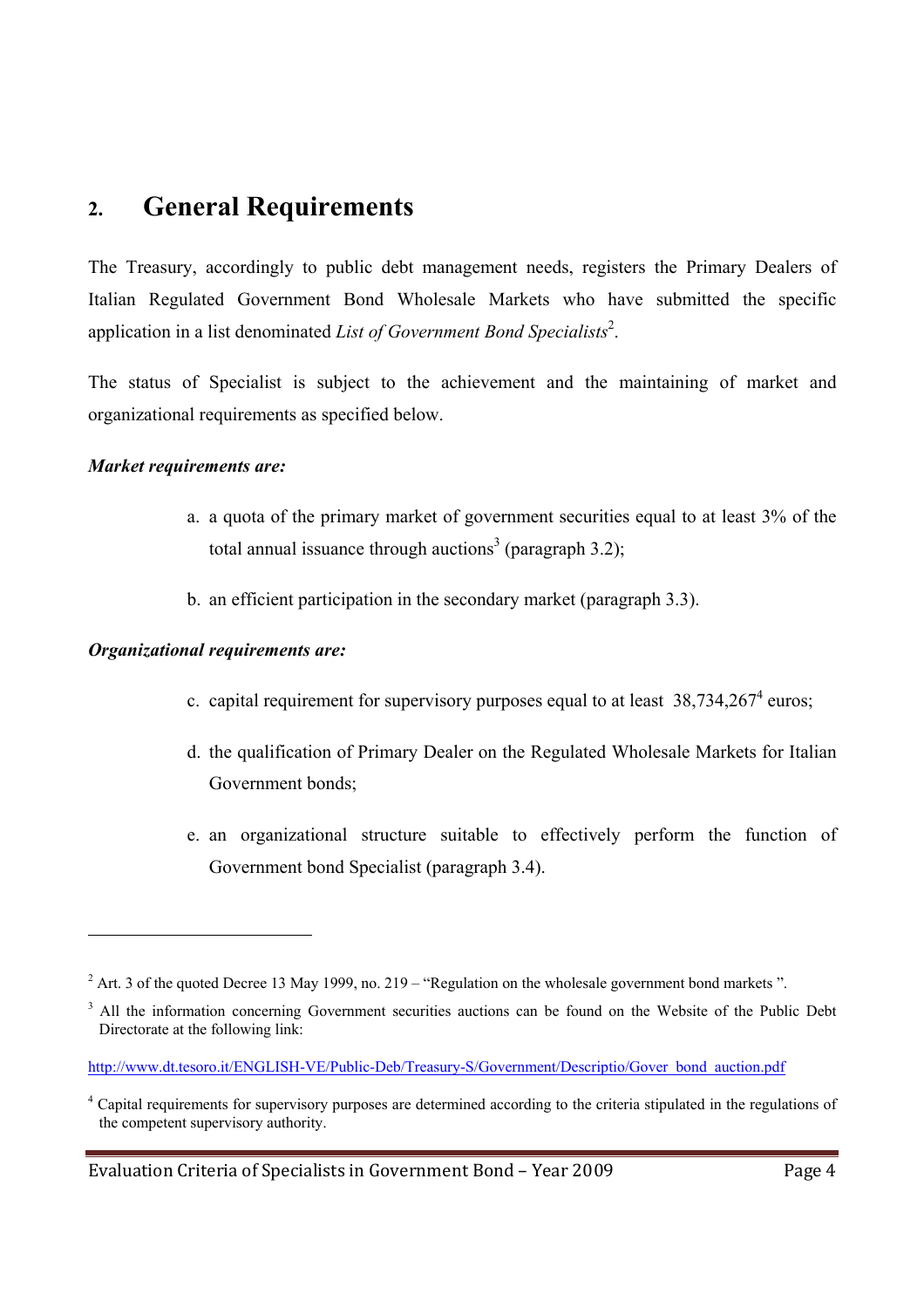## **3. Evaluation of Specialists**

### *3.1. Guidelines for the activity of Specialists.*

The Specialists operational activity is evaluated by the Treasury, according to the criteria outlined in the following paragraphs. For a description of the parameters used and the methodology implemented for the attribution of the score, see the Technical Appendix.

At the end of the year, on the basis of the overall performance evaluation, the Treasury will elaborate a final ranking of Specialists and it will publish the names of the top five Specialists on its Internet site http://www.dt.mef.gov.it/ENGLISH-VE/Public-Deb/index.htm.

The Treasury reserves the right, should exceptional circumstances occur during the evaluation period, to modify the criteria contained in the present document. In that case the final ranking will be revised to take into account the evaluation obtained on the basis of those criteria in effect during the different periods of observation.

#### *3.2. Primary Market*

 $\overline{a}$ 

A necessary condition to maintain the qualification of Specialist is the allocation at auction, on an annual basis, of a primary market quota not less than **3%** of the volume issued by the Treasury.

This quota is calculated with a weighting that takes into account the different financial characteristics of the various securities issued as well as their status when auctioned (on the run versus off the run)<sup>5</sup>.

The performance of Specialists in the primary market is evaluated on the basis of a quantitative criterion and a qualitative criterion.

1. Primary quantitative index: each Specialist is assigned a score between **0** and **33**, in proportion to the allotted quota obtained during the evaluation period. The score is assigned for quotas spanning from 3%, the minimum required to maintain the qualification of Specialist, up to a maximum of 6%.

 $<sup>5</sup>$  Details concerning the calculation criteria are shown in the Technical Appendix at par. 1.1</sup>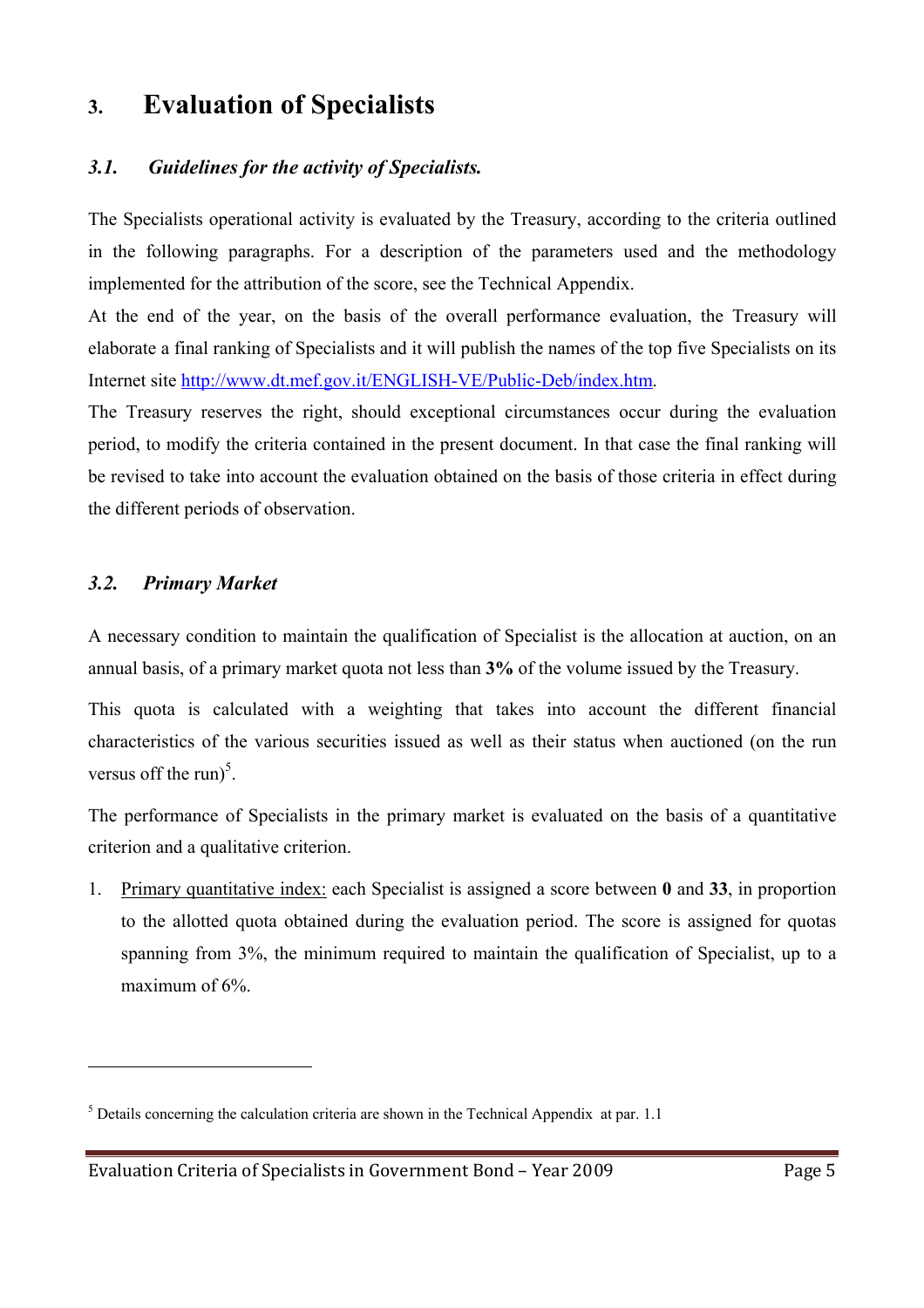2. Primary qualitative index: the qualitative evaluation of primary market participation is made on the basis of a indicator called the *Auction Aggressivity Index* (AAI). This indicator measures the contribution of the auction strategy of each Specialist in determining the difference between the auction price and the *fair value* of the bond (values close to zero in the AAI indicate a strategy that is not very or not at all aggressive). For this parameter a score between **0** and **14** is assigned, a higher score corresponds to low AAI, that is for very low or not aggressive strategies.

 The AAI indicator is adopted for the placement of BTP, BTP€I and CTZ on the run. Aggressivity is also measured for the multi-price auctions (currently adopted for the placement of BOTs, the Italian Treasury Bills) and for *off-the-run* bonds and it is taken into account in the evaluation of the Organisational Structure by the Italian Treasury (see paragraph 3.4)

### *3.3. Secondary Market and Distributional Capacity*

The Specialists activity on the secondary market must ensure an efficient functioning of wholesale markets through a trading activity that is constant and distributed across the various sectors of the Italian yield curve. . On the regulated wholesale markets the contribution provided to trading volumes as well as to the continuity and depth of quotations is taken into account. Outside regulated markets trading volumes on electronic trading systems are evaluated as well as the capacity of provding a broad distribution of Government securities, both in terms of geographical location and typology of investors.

Accordingly, the Specialists activity is evaluated on the basis of the following parameters<sup>7</sup>:

### • WHOLESALE REGULATED MARKETS

- 1. Quotation Quality Index (QQI) a score between **0** and **8** is assigned;
- 2. Depth Contribution Index (DCI) a score between **0** and **8** is assigned;

<sup>6</sup> Only for uniform-price auctions.

 $<sup>7</sup>$  For calculation methods of the indicators used and the relative assignment of points, see the Technical Appendix.</sup>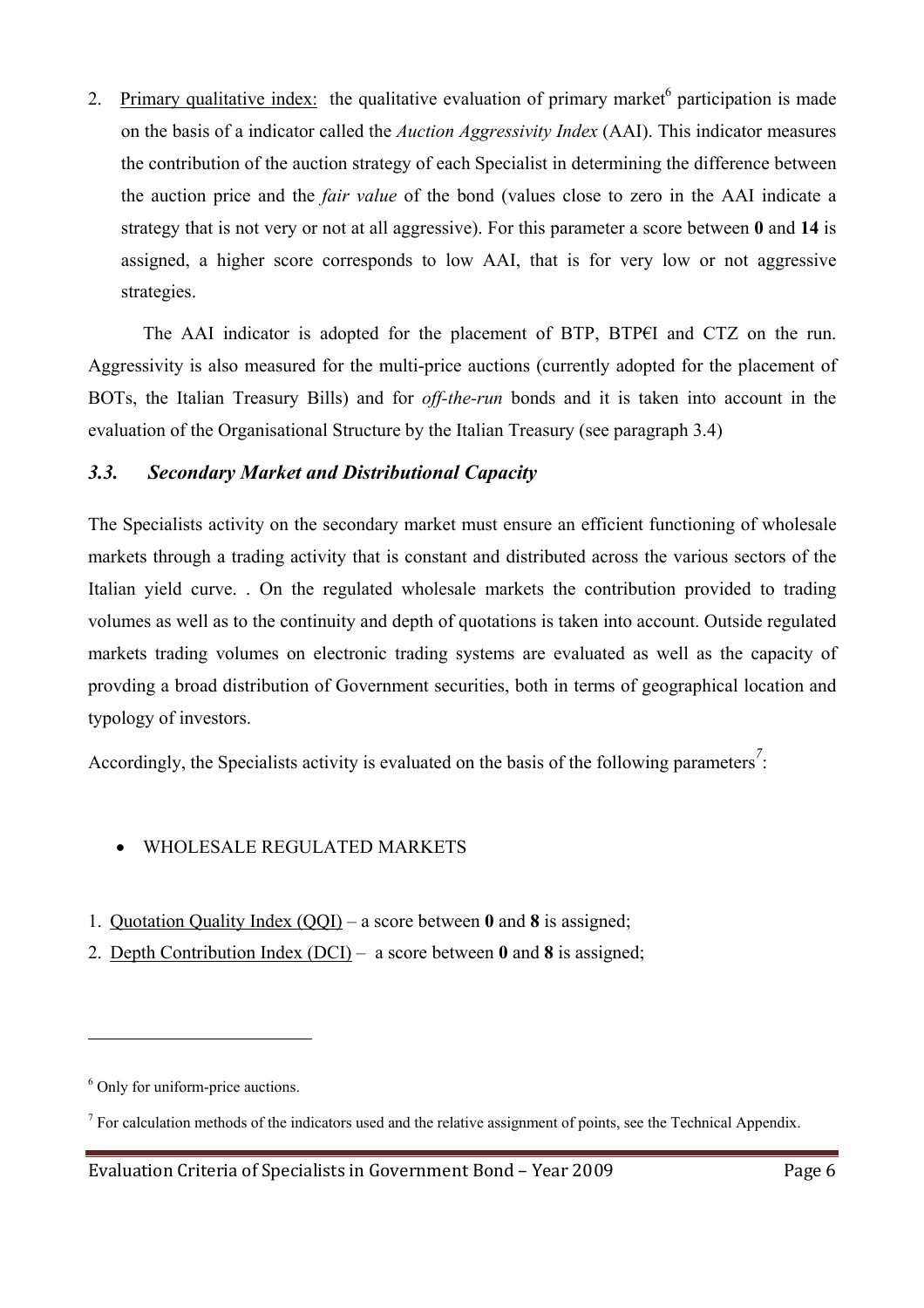- 3. cash trading activity a score between **0** and **4** is assigned based on the market share of each Specialist compared to that of the non-Specialist Primary Dealers or Candidate Specialists<sup>8</sup>;
- 4. repo trading activity in a score between **0** and **4** is assigned based on the market share of each Specialist both in the *Special Repo* segment and the *General Collateral* segment, compared to that of the non-Specialist Dealers or Candidate Specialists; the score of 2 is the maximum that could be assigned in each segment;
- 5. Efficiency Index established by the Bank of Italy a score between **0** and **6** is assigned;
	- NON REGULATED MARKETS
- 6. cash trading activity on electronic trading systems a score between **0** and **2** is assigned based on each Specialist's market share
- 7.

 $\overline{a}$ 

- 8. Distributional capacity in the cash market<sup>9</sup>: a score between  $\theta$  and  $\theta$  is assigned;
- 9. Distributional capacity in the Repo market: a score between **0** and **3** is assigned.

### *3.4. Organizational Structure*

The quality of the organizational structure is evaluated annually, as indicated below:

1. Evaluation of the Organizational Structure by the Italian Treasury *–* a score of up to **12** points is assigned.

The Treasury will perform a comprehensive evaluation of the Specialist's activity based on the trustworthiness of the organizational structure and on advisory and research capabilities on public debt management issues.

The score includes the assessment related to the activity carried out by the Specialist on the new cash management facility OPTES, both from a quantitative and a qualitative point of view.

<sup>&</sup>lt;sup>9</sup> On the basis of communication of market trading conducted using the European Harmonized Reporting Format.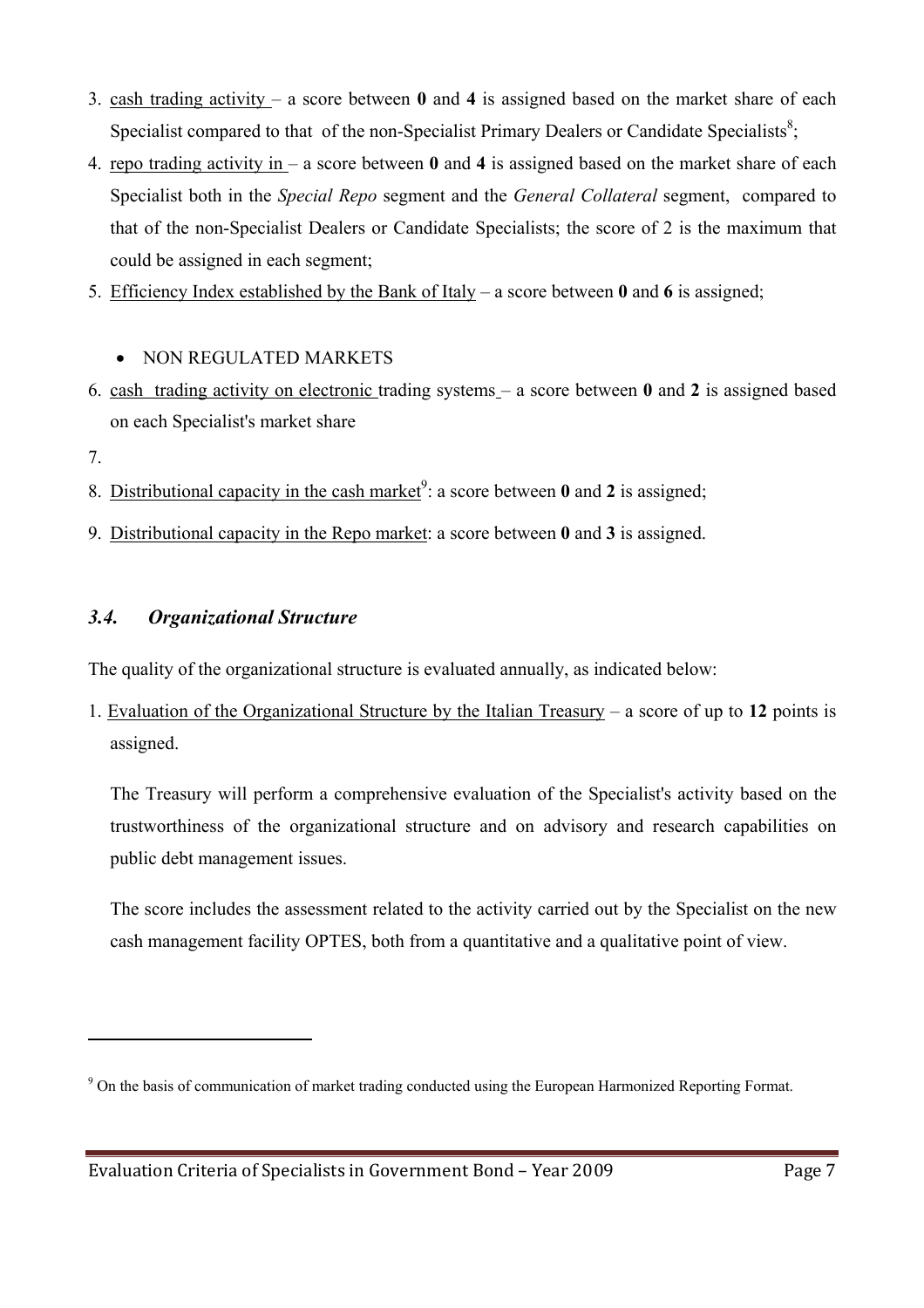Moreover, in assigning the score, the Treasury will also take into account the contribution to the efficient functioning of both the primary and secondary markets, which is not directly measurable by the indicators mentioned above. Specifically, the following issues will be considered:

- Participation in Government bond auctions. Specialists will be evaluated in terms of qualitative aspects such as, for example, the use at each auction of all three available bids and their relative distribution, the inserting of prices that do not activate the safeguard mechanism or the exclusion price, a recourse to the *recovery* procedure (through fax sending) for inserting bids at auction that is limited to exceptional cases;
- performance on the CCTs secondary market. This evaluation, for a score up of 4 points, is obtained through a specific parameter "Quotation Quality Index (QQI)" and "Depth Contribution Index (DCI)" calculated exclusively on the CCTs market. Moreover the Treasury will take into account marketing and distribution activity on CCTs, as proven by ad hoc research and analysis carried out for clients and the trading activity with institutional and retail investors;
- participation strategy in *off the run* bond auctions different from CCTs.. The Treasury will negatively evaluate , from time to time, in each auction, eventual bidding behaviours that may squeeze the bond in the auction process;
- participation strategy in BOT (Treasury Bills) auctions. The degree of aggressivity of the strategy displayed at BOT auctions is monitored through a specific indicator (distinguished from the AAI index used for auctions of both nominal and inflation-linked medium-long term bonds). Behaviors that result to be distorsive of auction outcomes may lower down to zero the score assigned to the parameter *Evaluation of the organizational structure by the Italian Treasury;*
- behavior during syndicated transactions. The Treasury will evaluate the behavior demonstrated by all Specialists during these transactions, independently from the specific role played by each of them, whether it is of direct involvement or not.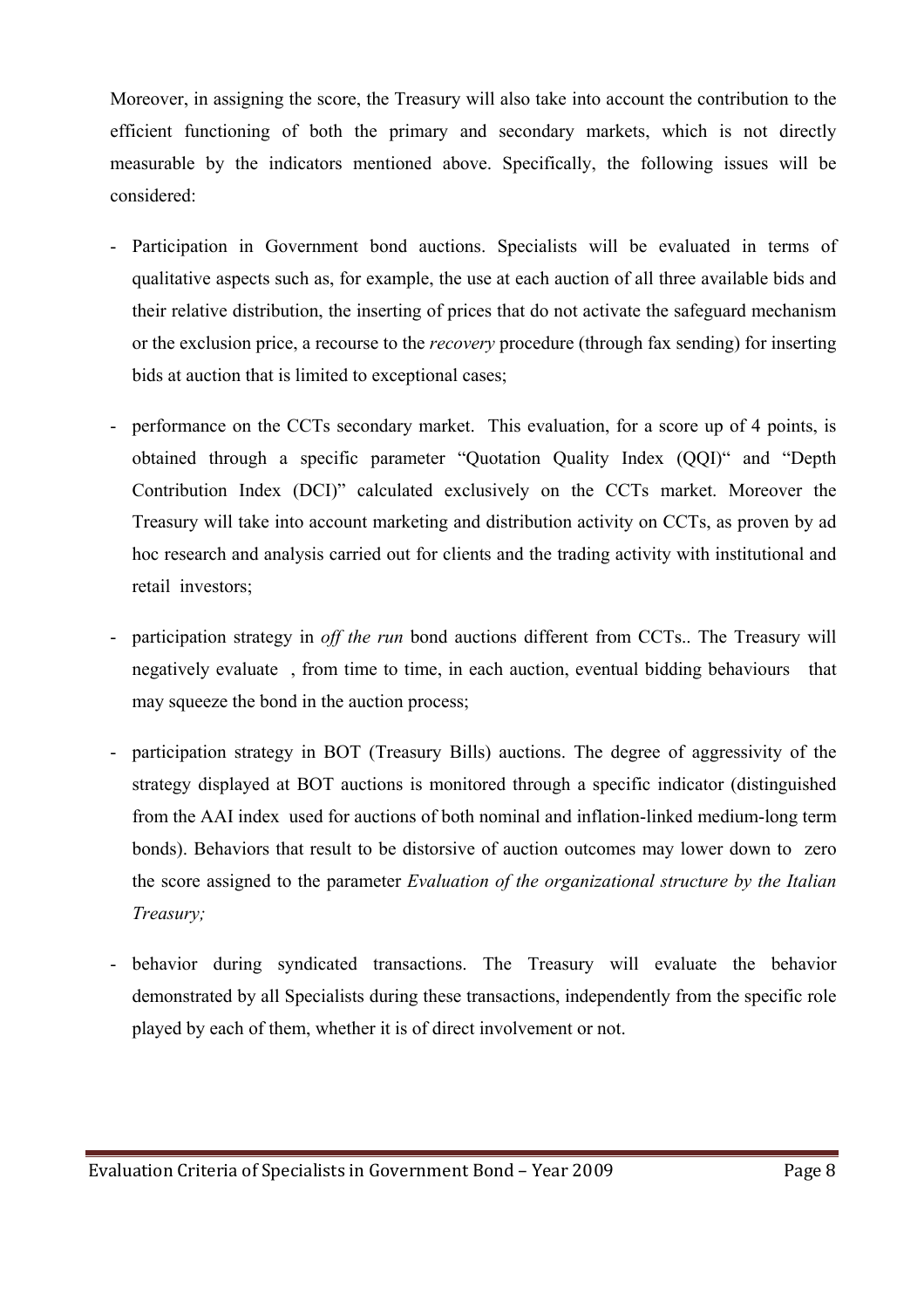- e contribution to the efficiency on the secondary market. Treasury will reward those Specialists who support the liquidity of government bonds on the secondary market during trading days characterized by extreme high volatility conditions
- 2. Use of the Central Counterparty in the regulated wholesale cash markets *–* a score of up to **1** points is assigned.

In the regulated wholesale Repo markets, however, the use of the Central Counterparty is considered a minimum general requirement for maintaining the Specialist status.

### *3.5. Buy-back and Exchange Transactions*

Buy-back and exchange transactions are a strategic instrument for the management of public debt. Given the importance of these transactions and the technical means used, the Treasury allows Specialists exclusively as counterparties.

A score up to **3** points is assigned to the participation of each Specialist in buy-back and exchange transactions. The maximum score, at least equal to **1.5** points, will be set by the Treasury on the basis of the number and the overall volume of the operations held during the year. The score awarded to each Specialist is assigned proportionally with respect to the best dealer's performance.

### **4. Reasons for exclusion**

The Treasury will check, at the end of the evaluation period, that all requirements for the maintenance of the Specialist status, as set out in the preceding paragraphs, are being met. In particular, a Specialist may be excluded for:

- participation in auctions that compromises a normal and orderly outcome, including errors caused by technological deficiencies such as, for example, the inserting of prices that lead to the activation of the safeguard mechanism and/or repeated recourse to the use of the *recovery* procedure (through fax sending);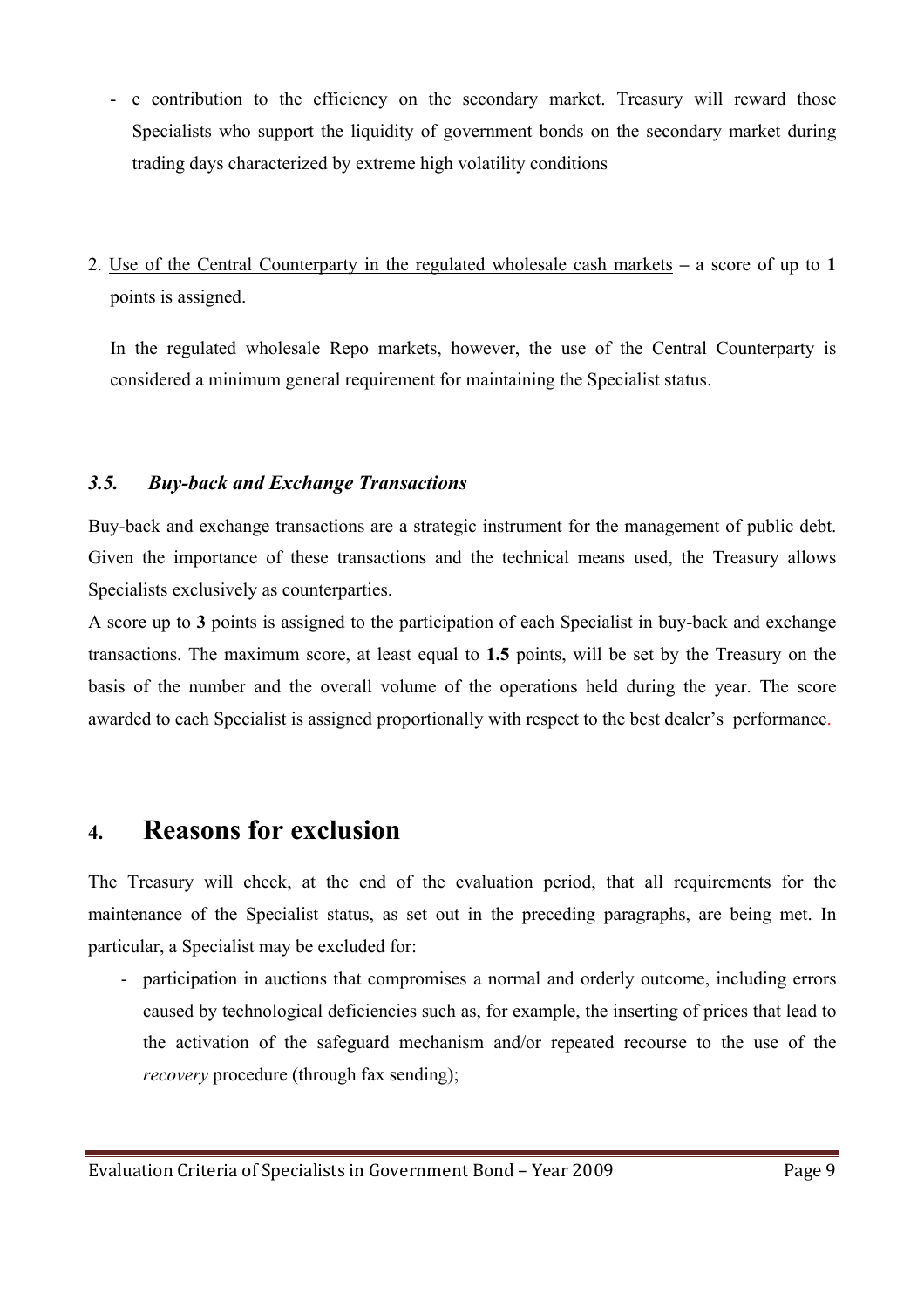- trading in the regulated wholesale Government bond markets that is deemed to be without any economic significance and/or inconsistent with normal trading activities;
- trading in the regulated wholesale Government bond markets carried out on behalf of third parties*;*
- failed delivery of bonds or failed payment on the settlement date for transactions with the Treasury as a counterparty and, should they be of significant measure, for trades in the regulated wholesale Government bond markets;
- non adherence to the Central Counterparty in the regulated wholesale Repo markets;
- activity with Italian local authorities inconsistent with the relevant regulations;
- activity that does not conform to the expectations of the Treasury, as indicated in the introduction;
- failure to maintain a level of activity and efficiency in the regulated secondary markets as a rule superior to that held on average by non-Specialist Primary Dealers or Candidate Specialists.

Exclusion from the list of Specialists can also occur in the event of any behavior deemed to jeopardize the efficiency of the secondary market and the orderly conducting of trading, also on the basis of analysis carried out by the Bank of Italy – Market Supervision Office.

The Treasury will inform the Specialist of any behavior that requires correction; exclusion from the List will take place should the incorrect behavior persist.

During the evaluation period, exclusion from the List will occur **automatically** should one of the requirements of paragraph 2**1**, letters **a**), **c**) and **d**) not be met, or in the case of failed adhesion to the Central Counterparty for trading activities in the regulated wholesale Repo markets.

Specialists excluded from the List may not submit an application for reinstatement until one year passes from the date of exclusion.

## **5. Privileges for Specialists**

Specialists benefit from the following unique privileges:

1. exclusive access to reopenings following auctions of medium-long-term bonds and 6-month BOTs, for an amount as a rule equal to 10% (25% in the case of a first tranche for medium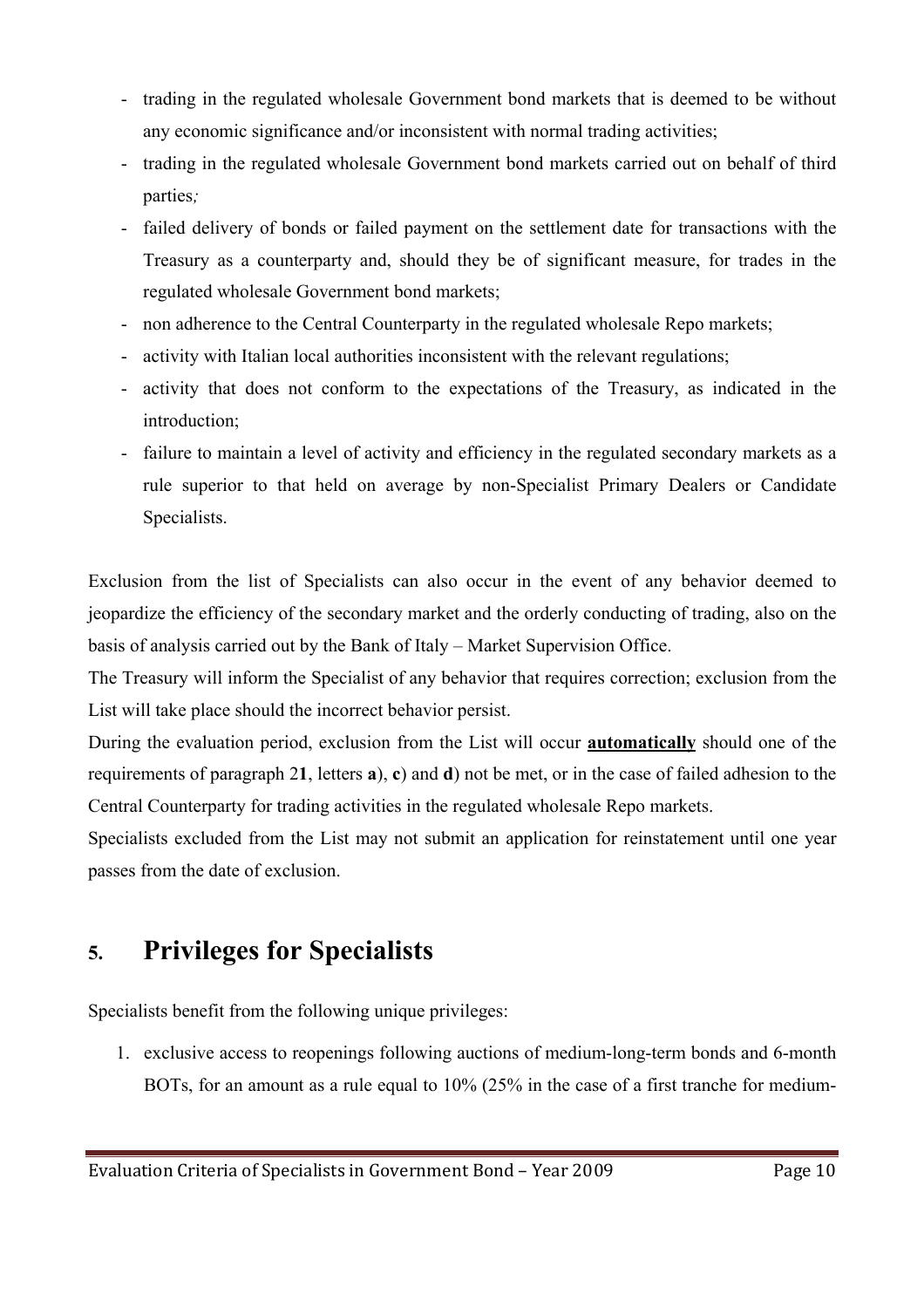long-term bonds) of the amount offered. The deadline for participation in these reopenings is normally set at **15:30** of the day after the ordinary auction;

- 2. exclusive access for selection:
	- f. as lead managers of syndicated issuances in euros,
	- g. as dealers for the US dollar *benchmark* program,
	- h. as counterparties for bilateral buy-back transactions;
- 3. preference for selection as a counterparty in other issuances in foreign currency and for derivatives transactions;
- 4. Candidate Specialists considered capable of significantly improving distribution may be called to participate in syndicated transactions. It is, however, necessary that the performance of these same Candidate Specialists be in line with the expectations of the Treasury.

A satisfactory and consistent operational performance by the Specialist is a necessary but not sufficient condition for being selected to participate in the transactions described in point 2. The Treasury, indeed, chooses the operators on the basis of their performances as Specialists, but takes into account: a) their advisory activity related to the specific transaction; b) the possession of an adequate distributional structure with respect to the operation; c) the ability to achieve the targets set by the issuer.

## **6. How to become a Specialist**

A Primary Dealer active in regulated wholesale Government bond markets could candidate to become a Specialist if said Primary Dealer:

- 1. shows to fully satisfy the obligations required to hold the Primary Dealer status;
- 2. gives evidence of possessing a suitable organizational structure and a satisfactory knowledge of the legal, technical, and structural functioning of the Italian Government securities market to be verified also through *ad hoc* meetings with the Treasury.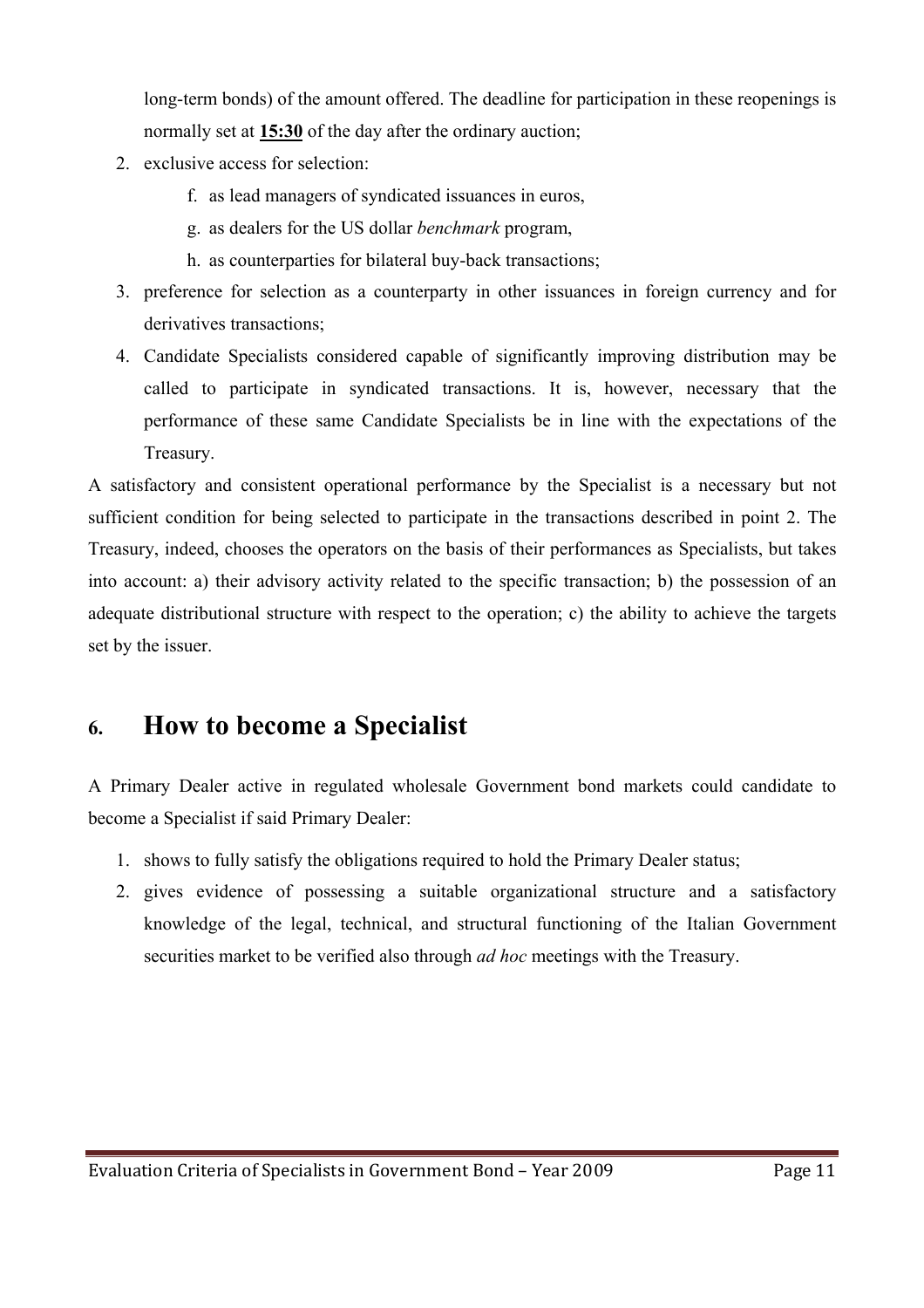The Primary Dealers who, from January to September of every year, have shown to the Treasury the intention to apply as Candidate Specialist, must submit a formal application<sup>10</sup> by the end of September of every year, provided that at the moment of the application submission they have fully satisfied the obligations related to the maintenance of the Primary Dealer's status for the previous 12 months.

The Treasury, within 90 days from the date the application is submitted, will verify compliance with the organizational requirements set out in paragraph 1. In case of compliance, the Treasury will authorize the dealer to assume the status of Candidate Specialist and to begin the 12-month observation period as of January  $1<sup>st</sup>$  of the year following submission of the application.

During the period of observation the Candidate Specialist must:

- subscribe a primary market quota, on an annual basis, not less than  $3\%$  (paragraph 3.2); this annual quota must be obtained with auction allocations not concentrated in a restricted number of auctions and/or instruments and with a participation that does not jeopardize their orderly functioning;
- − attain a satisfactory evaluation in the activity carried out on the secondary market (paragraph 3.3);
- − contribute substantially to the improvement of the overall efficiency of debt management, also by demonstrating continuity of performance in the Primary and Secondary Markets and by making useful proposals for issuance decisions and debt management;
- − fulfill the obligation of confidentiality about the information to which the status of Candidate Specialist grants access.

The period of observation can be extended should critical operative circumstances arise during the period itself.

<sup>&</sup>lt;sup>10</sup> The Department of the Treasury, Directorate II – Division II (Dipartimento del Tesoro, Direzione II – Ufficio II) must be contacted in due curse by the Primary Dealer interested in presenting its candidature, in order to receive all the needed assistance to submit the formal application.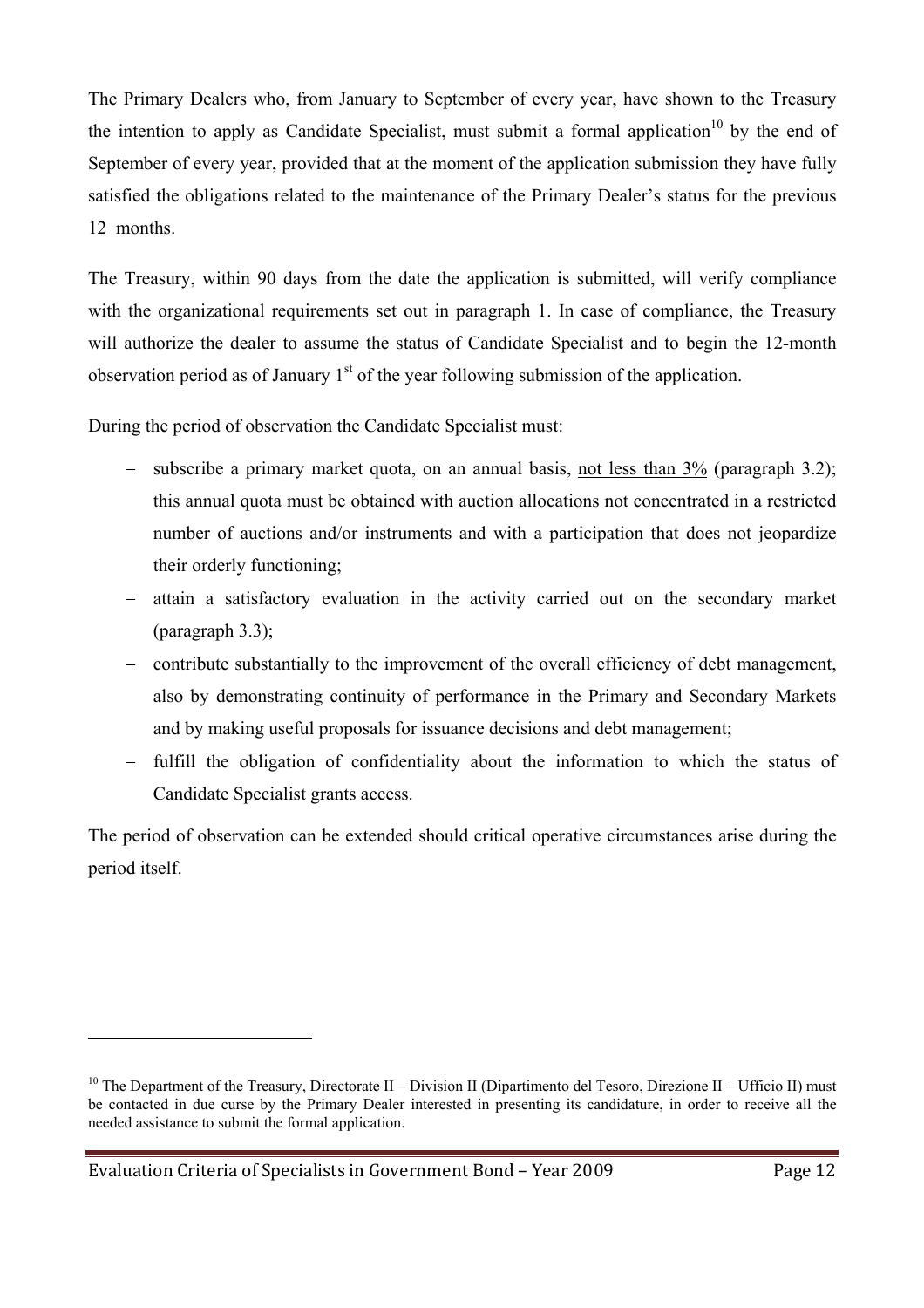# **7. Transfer of the qualification of Specialist (switch)**

The Treasury can authorize, upon warranted request, the transfer of the qualification of Government bond Specialist from one Dealer to another, provide that both belong to the same group. The request will be accepted if the incoming party produces the documentation aimed at proving:

- 1. that it belongs to the same group of the Dealer to be substituted;
- 2. the decision to change the entity designed to get the Specialist qualification, attested by any official document;
- 3. the fulfillment of the capital requirement for supervisory purposes, that has to be equal to at least 38,734,267 euros;
- 4. that it has been authorized to operate on the regulated wholesale markets for Government Bonds as a Primary Dealer;
- 5. that it has signed the protocol Agreement with the Bank of Italy (Monetary Policy and Foreign Exchange Bureau – via Nazionale, 91 – 00184 Roma) to participate in issuance reverse and exchange auctions of Italian Government Securities.

Regarding the position in the ranking elaborated by the Treasury, the incoming Dealer will take over the same position as the outgoing dealer, while for the reopenings reserved to Specialists of the medium and long-term bond auctions and the 6-month BOT auctions, the participation quota right will be set to zero if, in the passage from the outgoing Specialist to the incoming Specialist, the ABI code of the outgoing bank is not maintained.

In the aforementioned circumstance, the Treasury will conduct the necessary review and it will communicate the result of that review in the shortest time possible, and in any event in no more than 60 days.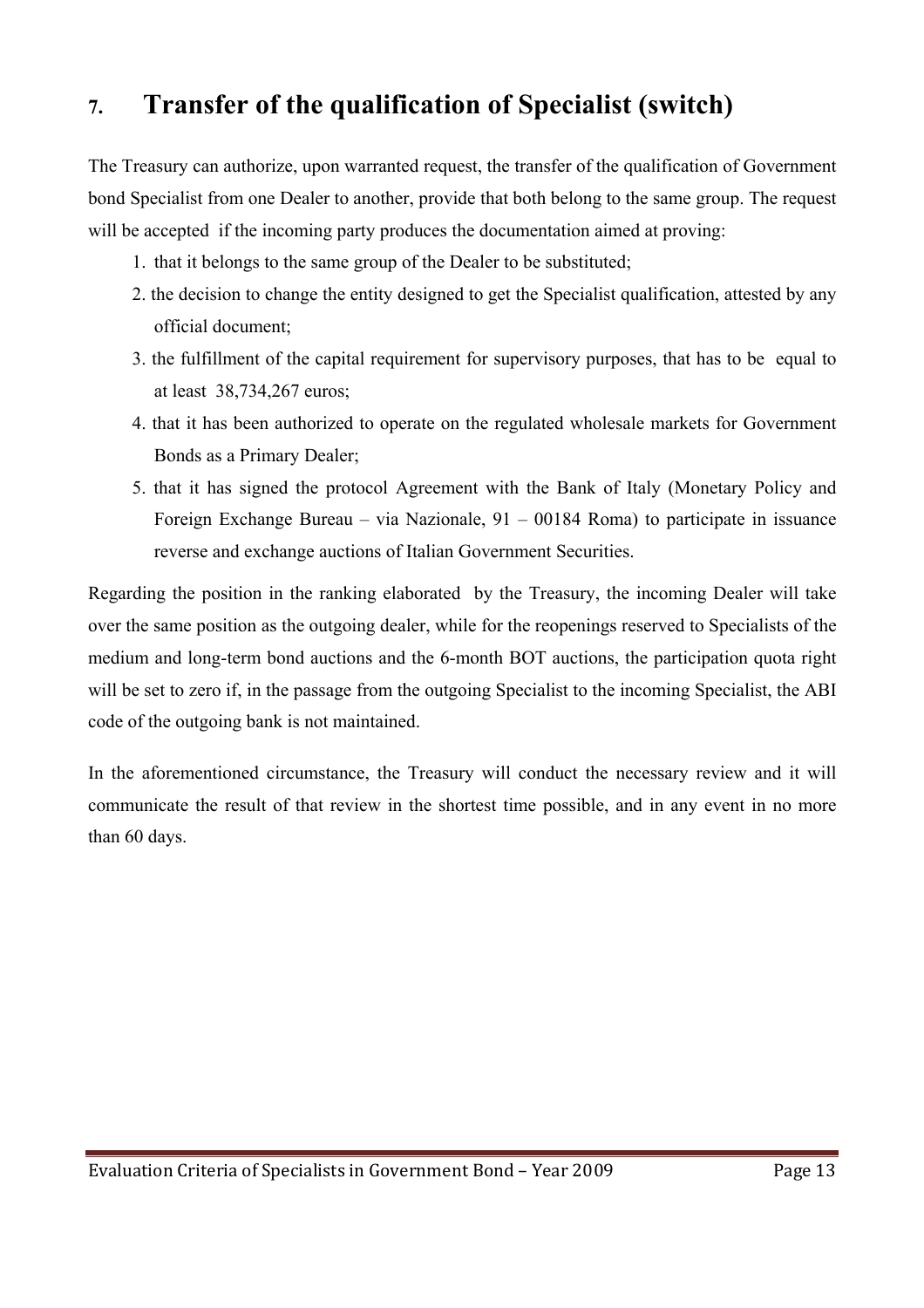# **Technical Appendix**

# **Methodology for the calculation of parameters to evaluate the Government Bonds Specialists' activity**

# **Year 2009**

The present document describes the methodology for calculating the parameters used to monitor and evaluate the performance, in the primary and secondary markets, of Specialists in Government Bonds for the year 2009.

The value of each parameter included in the *Primary Market, Secondary Market and Distributional Capacity* (only for the parameters related to the Regulated Wholesale market and excluding the Efficiency Index established by the Bank of Italy) and in *Buy-Back and Exchange Auctions* sections will be communicated on a monthly basis.

Scores for parameters included in the *Primary Market*, *Secondary Market and Distributional Capacity* sections are assigned at the end of every quarter, on the basis of the average performance observed since the beginning of the annual evaluation period (January the 1st). The *Buy-Back and Exchange Auctions* and the *Organizational Structure* parameters, on the other hand, are translated into scores at the end of the year.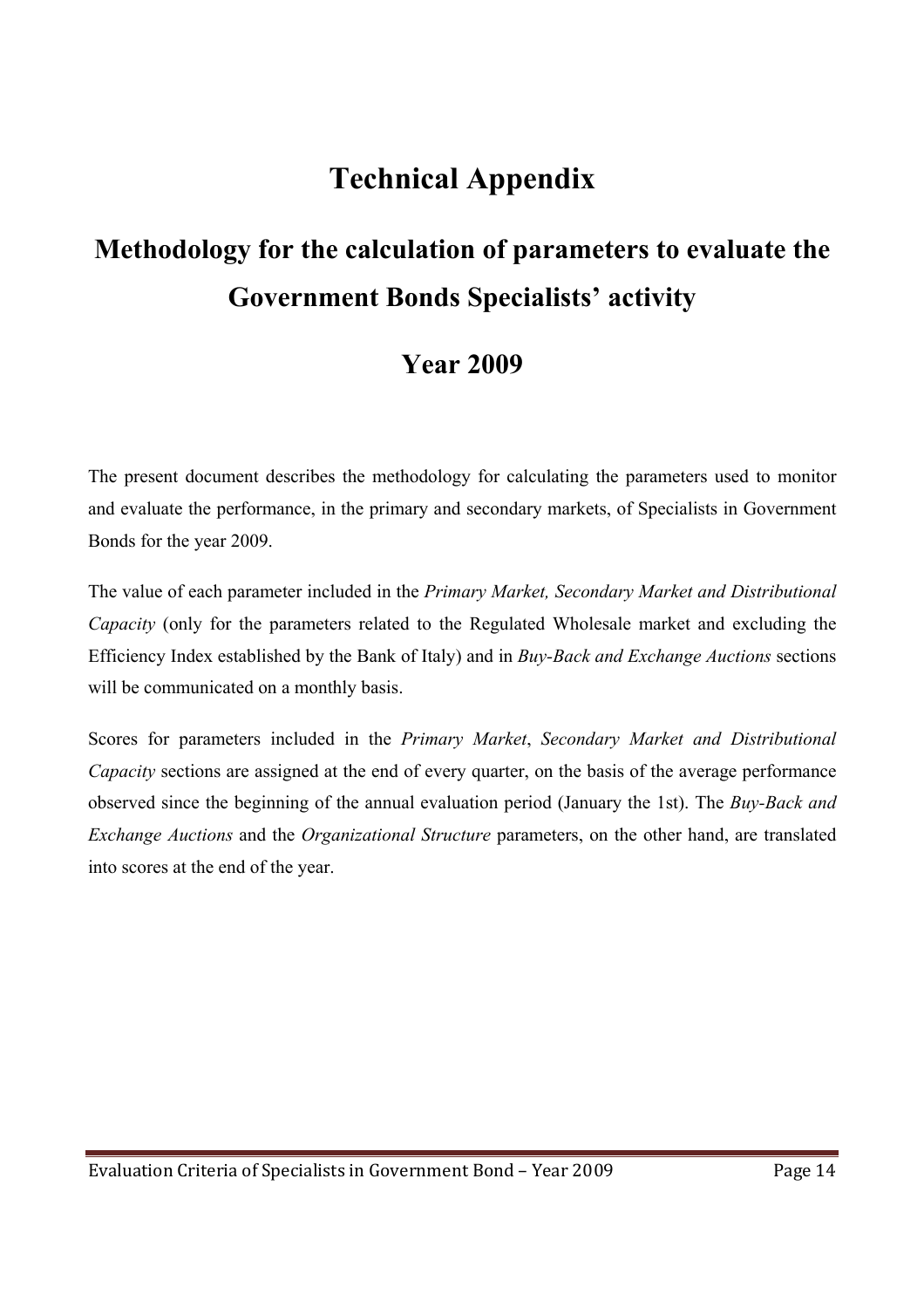### **I Primary Market (cfr. par. 3.2.)**

### *I.1 Quantitative index: primary market share*

The primary market share used to evaluate Specialists is calculated by weighting the allotted amounts, taking into account, for each type of security, not only its specific financial characteristics, but also its status when auctioned (on the run versus off the run).

For the calculation of the auction quota in a specific time period, the date considered is the auction settlement date.

*Table 1: Weights used in the calculation of the volumes of allocation at auction in the Primary Market of Government Securities* 

| <b>BONDS</b> | BOT 3 mths | BOT 6 mths | BOT 12 mths | CTZ 24 mths | BTP/BTP€i<br>3 yrs | BTP/BTP€i<br>5 yrs | BTP/BTP€i<br>$10$ yrs | BTP/BTP€i<br>$15 \text{ yrs}$ | BTP/BTP€i<br>$30$ yrs | <b>CCT</b> |
|--------------|------------|------------|-------------|-------------|--------------------|--------------------|-----------------------|-------------------------------|-----------------------|------------|
| On the run   | 0.25       | 0.5        |             | 2           | 2.5                | $\overline{4}$     |                       | 9.5                           | 13                    |            |
| Off the run  |            |            |             |             | 1,25               |                    | 3,5                   | 4,75                          | 6,5                   | 4          |

*Note*: For the attribution of weights to calculate the market share, BTP and BTP€i off-the-run will be considered according to their the residual maturity.

Each Specialist is assigned a score between **0** and **33**, in proportion to the auction share obtained during the evaluation period. Points are assigned for a quota greater than the minimum required to maintain the status of Specialist (3%) up to a maximum threshold of 6%. Beyond this threshold no points are assigned.

The score for the quantitative parameter is assigned according to the following formula:

$$
P_{\rm S} = \frac{Q_{\rm S} - Q_{\rm min}}{Q_{\rm MAX} - Q_{\rm min}} P_{\rm MAX}
$$

where:

**PS** is the score assigned to the Specialist and it cannot exceed **33** points;

Evaluation Criteria of Specialists in Government Bond – Year 2009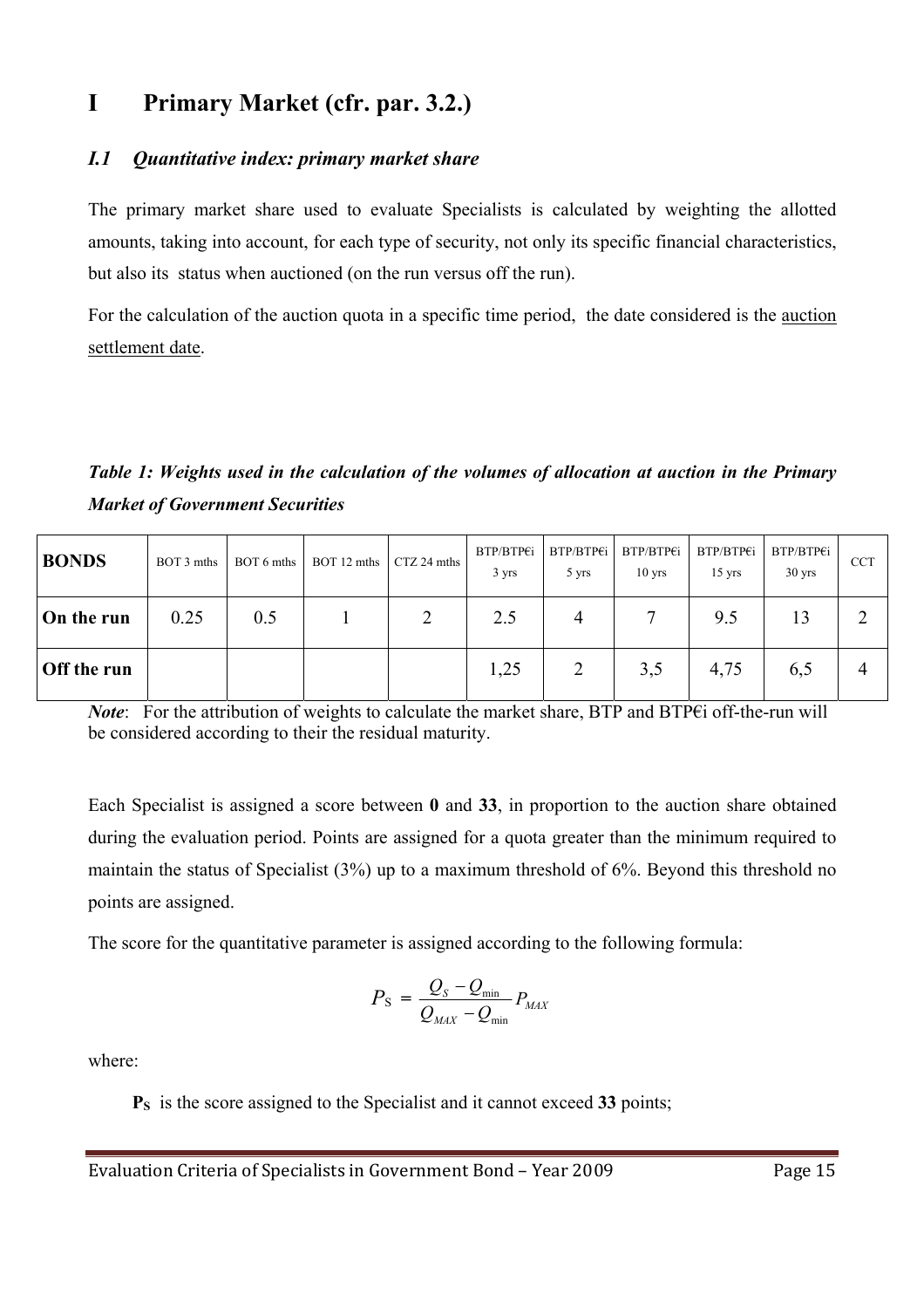**PMAX** is the maximum score assigned for the quantitative parameter of the primary market (**33** points)

**Qs** is the primary market quota obtained during the evaluation period by the Specialist whose performance is being evaluated. For values greater than  $6\%$ ,  $Q_s = 6\%$ ;

**Qmin** is the minimum required primary market quota (3%);

 $Q_{MAX}$  is the maximum primary market quota that allows for a score ( $6\%$ ).

### *I.2 Qualitative index: Auction Aggressivity Index (AAI)*

The qualitative evaluation of participation in the primary market<sup>11</sup> is carried out on the basis of an indicator called the *Auction Aggressivity Index* (AAI), which measures the contribution of the auction strategy of each Specialist in determining the difference between the auction price and the *fair value* of the bond. The indicator measures the degree of aggressivity of the strategy, that is, the combined effect of the difference between bid prices and market prices (*overbidding*) associated with bid quantities that ration the supply available to the rest of auction participants (*overdemanding)*.

The AAI delivers non-negative values; an AAI figure equal or close to zero indicates a strategy that is not very or not at all aggressive.

Points are assigned as follows:

| $0\%$ <aai< 0.="" 2%<="" th=""><th>14 points</th></aai<> | 14 points                                     |
|----------------------------------------------------------|-----------------------------------------------|
| 0. $2\% < AAI < 1.2\%$                                   | 0 - 14 points, in proportion to the AAI value |
| $AAI > 1.2\%$                                            | 0 points                                      |

 $11$  This evaluation is limited to uniform price auctions currently used for the issuance of fixed rate medium-long-term bonds (CTZ, BTP and BTPEi). For Treasury Bills (BOT), issued through a multi-price auction method, a specific aggressivity index is adopted. The aggressivity of a strategy in this case is linked to the contribution to the average weighted price and, therefore, takes into account the combined effect of the spread between the bid prices (when higher)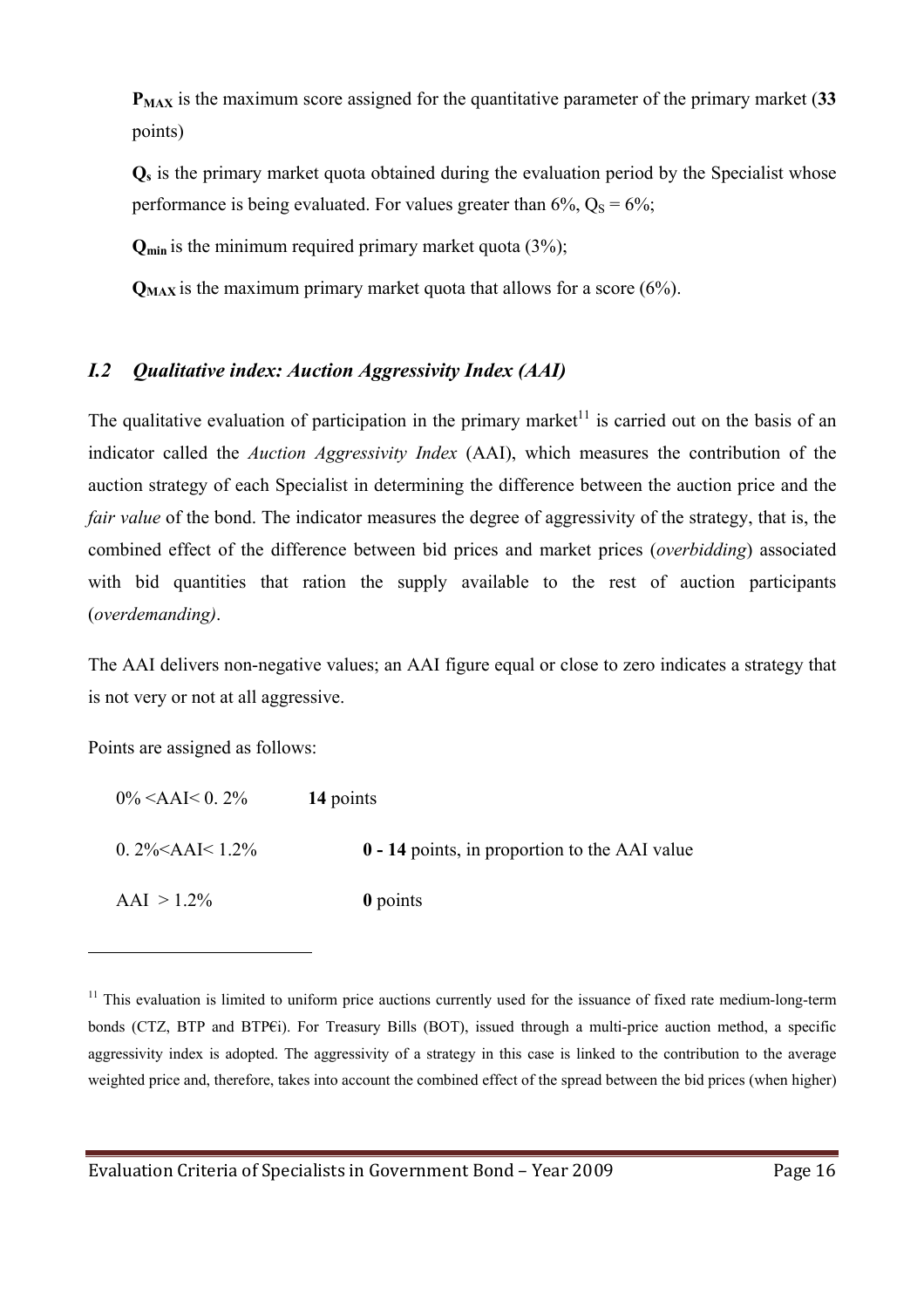### **II Secondary Market and Distributional Capacity (cfr. par. 3.3)**

### *II.1. Quotation Quality index – QQI*

The index is based on high frequency snapshots (that represent a proxy for a continuous time monitoring process) of the order book of proposals for each bond taken during an open market day.

For each snapshot the position (ranking) of each Specialist's quote versus the best price (both for the bid and the ask sides) in the order book of proposals is recorded. For each bond and for each market day the simple average of those positions is calculated

The daily average ranking of a Specialist is calculated as a simple average of each bond daily positions. The average ranking is negatively affected thereby worsening the QQI in case the Specialist is off the order book of proposals (i.e. it is not present in the snapshot)<sup>12</sup>.

The QQI for a given period of time represented by a number of open market days (for example a month), is calculated as a simple average of the above mentioned daily indexes.

Lower QQI values, which represent an overall average positioning close to best prices, denote a better performance.

The Specialist is assigned a score, up to **8** points, proportionally to the value of its own QQI for a given evaluation period.

### *II.2. Depth Contribution Index - DCI*

 $\overline{a}$ 

As for the QQI, the DCI is based on high frequency snapshots of the order book of proposals for each bond taken during an open market day.

and secondary market level and the related bid quantities. The level of aggressivity resulting from this measure is taken into account within the Organization Structure evaluation given by the Treasury.

 $12$  The indicator mechanism is provided with a control tool that prevent the system to consider absent a dealer who is only technically "suspended" because it has just closed a trade .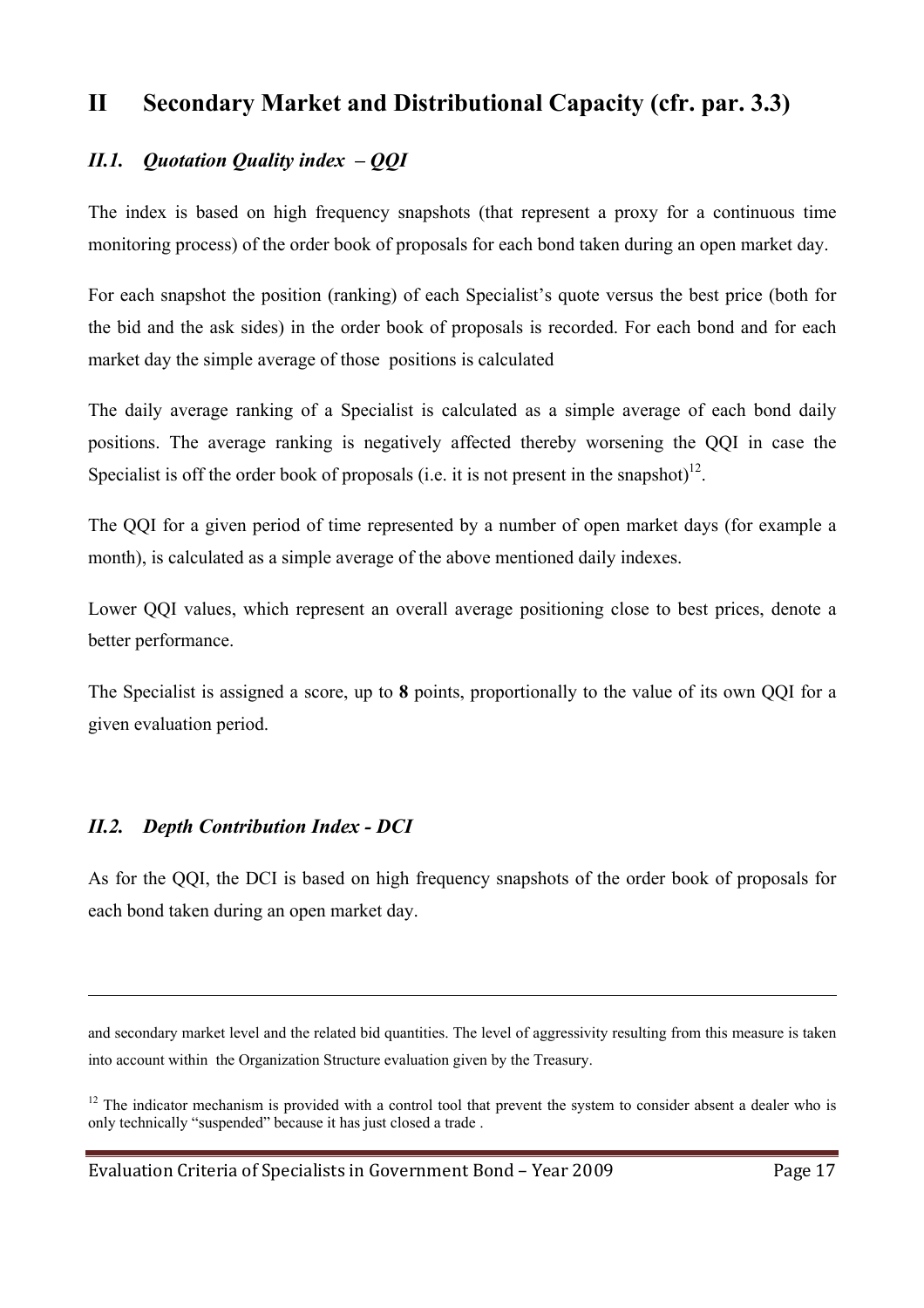For each snapshot the quantity quoted by each Specialist, both on the bid and the ask sides, is recorded. For each bond and for each market day the weighted average of quoted quantities is calculated, weighting these quantities with coefficients that are increasing in the position of the attached quotes in the order book with respect to the best price. The higher is the position of a quote, the higher is the weight applied to the attached quantity.

The daily DCI of each Specialist is calculated as a simple average of each bond daily quoted quantity weighted average.

The DCI for a given period of time represented by a number of open market days (for example a month) is calculated as a simple average of the above mentioned daily indexes.

Higher DCI values, which represent an overall higher average quoted quantity, denote a better performance.

The Specialist is assigned a score, up to **8** points, proportionally to the value of its own DCI for a given evaluation period.

#### *II.3. Cash trading activity on the regulated wholesale markets*

Given the number of open market days within the evaluation period, this parameter is calculated as a percentage of the volumes traded by the Specialist over the total cash trading activity of the market (market share).

The Specialist with the highest share is assigned a score equal to 4. All the other Specialists having a market share above that of neither Specialists nor Candidate Specialists are assigned a score included between 4 and 0 on a proportional basis. Those Specialists with a market share below that of neither Specialists nor Candidate Specialists are assigned a score equal to 0.

### *II.4. Repo trading activity on the regulated wholesale markets*

Given the number of open market days within the evaluation period, this parameter is calculated, both for the *General Collateral* segment and the *Special Repo* segment, as a percentage of the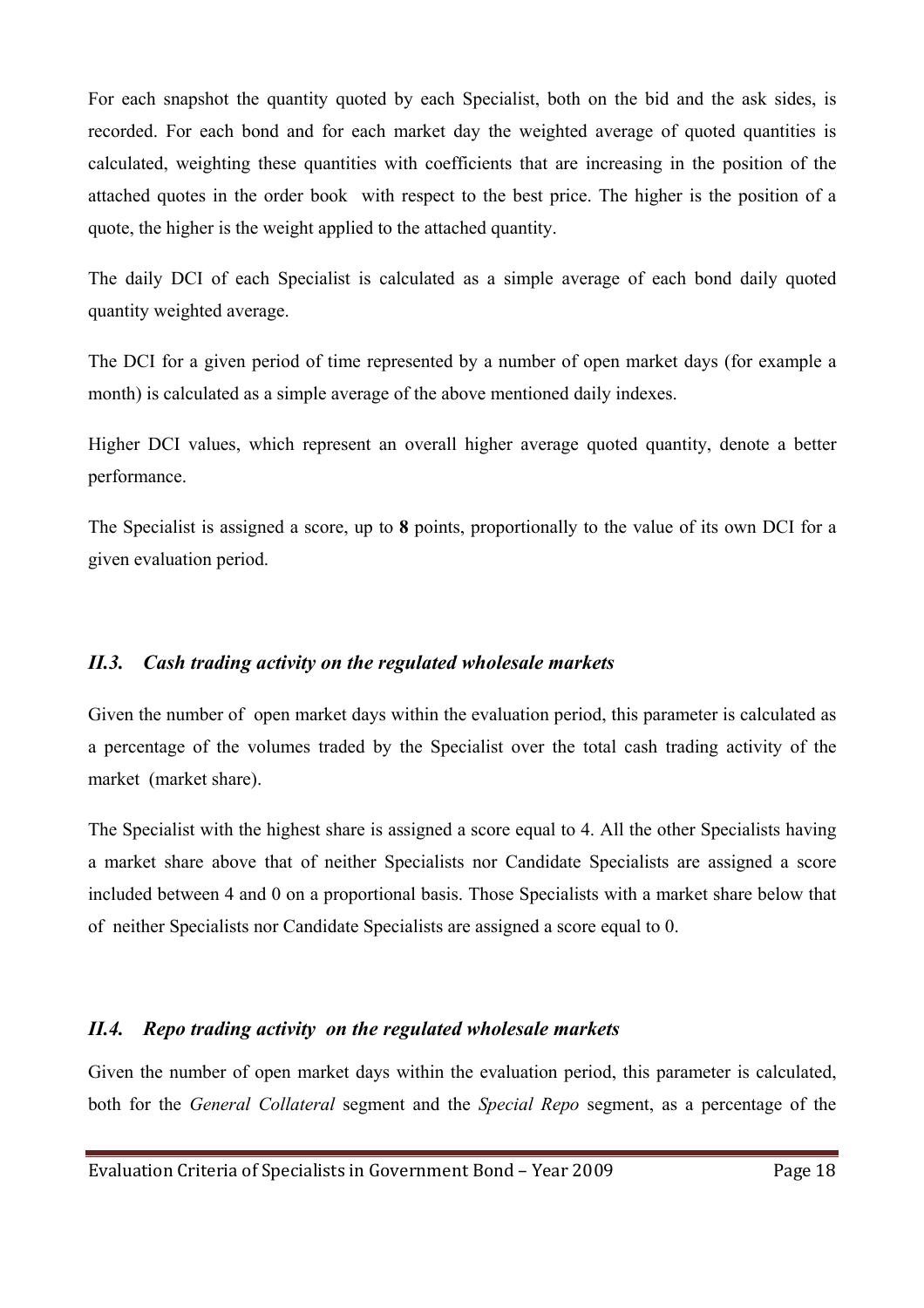volumes traded by the Specialist, on a term adjusted basis, over the total Repo trading activity of the market (market share)<sup>13</sup>. The Specialist with the highest share in each of the two segment is assigned a score equal to 2. All the other Specialists having a market share above that of neither Specialists nor Candidate Specialists are assigned a score included between 2 and 0 for each segment on a proportional basis. Those Specialists with a market share below that of neither Specialists nor Candidate Specialists for each segment are assigned a score equal to 0.

#### *II.5. Cash Trading Activity on Electronic Systems*

The parameter measures the cash trading activity of each Specialist on electronic systems. This indicator, based on information gauged from the data included in the European Harmonized Reports<sup>14</sup> is calculated as a percentage of the volumes traded by the Specialist over the total cash trading activity throughout electronic trading systems (market share).

The Specialist with the highest market share is assigned a score equal to 2. A score from to 2 to 0 is assigned proportionally to the other Specialists.

#### *II.6. Bank of Italy Efficiency Index*

For every open market day, bonds quoted are divided into 7 classes according to sector and degree of liquidity. For each class the following parameters are taken into account, indicating the contribution to overall efficiency of the market by each Primary Dealer:

- **-** average spread weighted for the exposition time;
- **-** volume of applications received;
- **-** number of bonds quoted;
- **-** number of traded bonds;

 $\overline{a}$ 

**-** sum of the quoted quantities weighted for the exposition time.

 $13$  Term adjusted volumes adjusted are obtained by multiplying the nominal volume traded by the number of days in which the transaction remains effective (number of days between the spot leg and the forward leg).

<sup>14</sup> H*armonized Reporting Format.* Detailed information is available at the following website http://ec.europa.eu/economy\_finance/efc/efc\_reports\_en.htm.